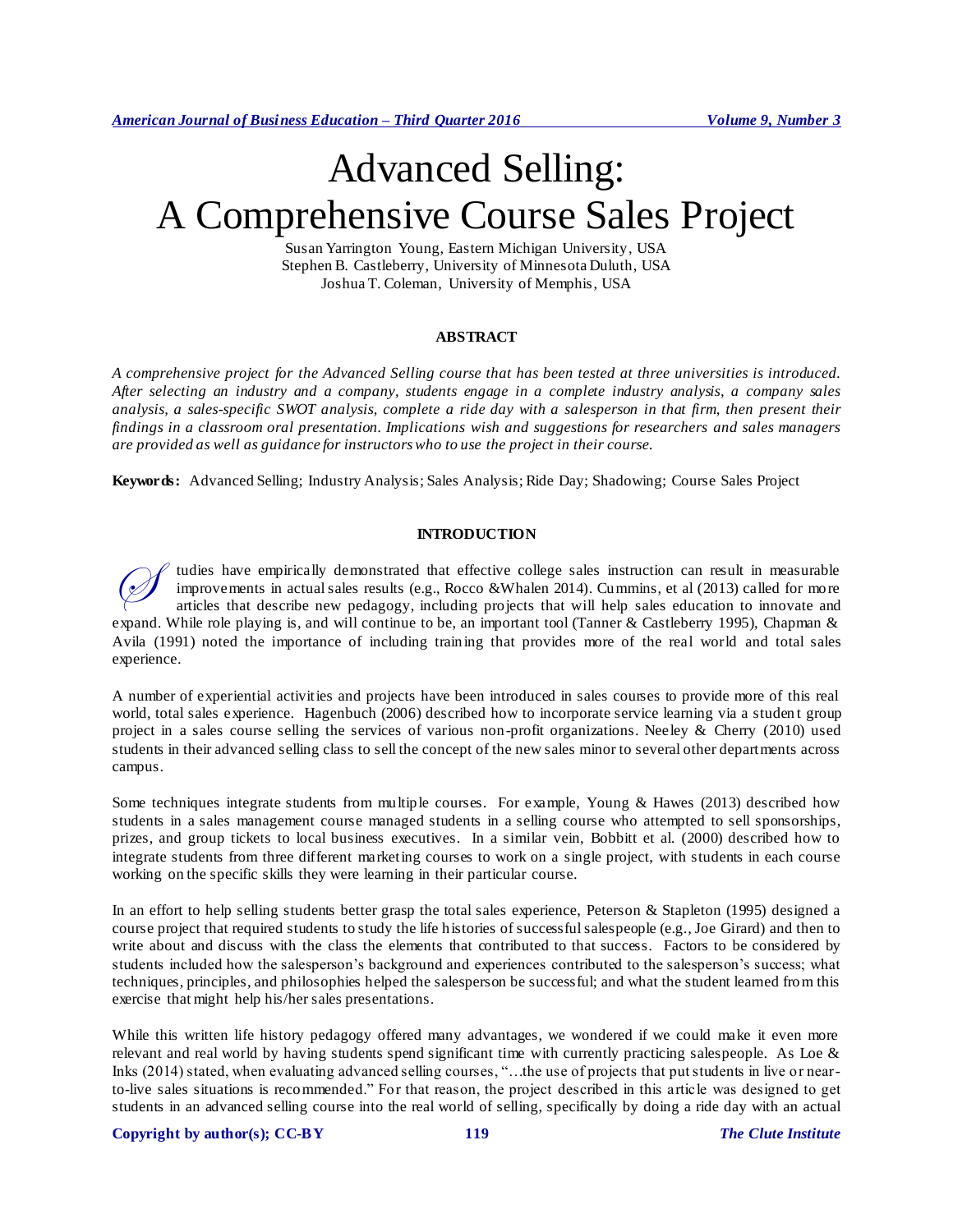salesperson, strategically tied to other significant project elements, which results in a comprehensive project. Doing so also was an attempt to have the student more effectively learn the material by experiencing multiple stages of Kolb's experiential learning cycle (Kolb & Fry 1974; Kolb 1984), as will be described later.

Deeter-Schmelz & Kennedy (2011) examined individual components of selling classes. The comprehensive sales project described here offers the advantage in that it combines many learning outcomes and components of the typical advanced selling course into a unified, cours e-long project.

The Advanced Selling course on our campuses are designed as the second in a series to teach students advanced selling concepts and strategies currently used in the marketplace. Focused on helping students add depth to their skill set and increase their marketability, the course covers most topics described by Loe & Inks (2014), such as customer relationship building, contract negotiations, value analysis, and time/territory management. A variety of teaching techniques are used, including case studies, group exercises, role plays, and guest speakers. All students enrolled in the course have already taken courses in Principles of Marketing and Fundamentals of Selling.

### **Sales Project Objectives**

The objectives of the advanced selling project, which are consistent with important objectives identified by Michaels & Marshall (2002), are the following:

 *To improve students' skills in key basic salesperson abilities: prospect for customers, qualify prospects, present the sales message, close the sale, and service the account.* As early as 1950 when colleges were just starting to add selling courses, academic researchers (Beach & Wales 1950) were developing educational objectives for the sales course, tantamount to basic selling skills. While it is important to develop advanced selling skills, the basic selling skills should never be overlooked (e.g., Pelham and Kravitz 2013). In one study, for example, salespeople who exhibited an effective customer orientation (i.e., an advanced selling skill) without also having proper basic selling skills were found not to be effective at selling (Wachner et al. 2009).

Similar to Michaels & Marshall (2002), Rentz et al (2002) identified five key salesperson abilities: prospect for customers, qualify prospects, present the sales message, close the sale, and service the account. While students have started learning about and developing these skills in the basic selling course through lectures, assignments, guest speakers, and role playing, students in the advanced sales class still need more progress. We hypothesize that such development will occur in the project described here by having students find and qualify prospects for the ride day, secure that ride day by effectively presenting their sales message (selling to the practicing salesperson why the salesperson should agree to the ride day), and service the account (following up after the agreement to the ride day and after the ride day).

- *To help students learn about the differences in selling jobs in various industries and specific companies.* There are vastly different kinds of selling jobs available in terms of types of activities performed on a usual basis as well as differences based on the industry and specific company (Castleberry & Tanner 2014; Avlonitis and Panagopoulos 2006). While most advanced selling classes have numerous guest speakers, the proposed sales project will allow selling students to investigate the companies and the industries more fully in which *they* are most interested. Then sharing that information with others in the course will increase class exposure to more industries/companies/types of sales jobs.
- *To improve students' ability to critically evaluate selling opportunities.* As students interview for selling jobs, they often ask instructors and others their opinions of a particular company/industry (Smith 2011). Due to the structure of the assignments, the proposed sales project will help students develop skills in evaluating industries, companies, and specific sales job themselves. Students will learn where to gather information and how to evaluate that information to make an informed decision.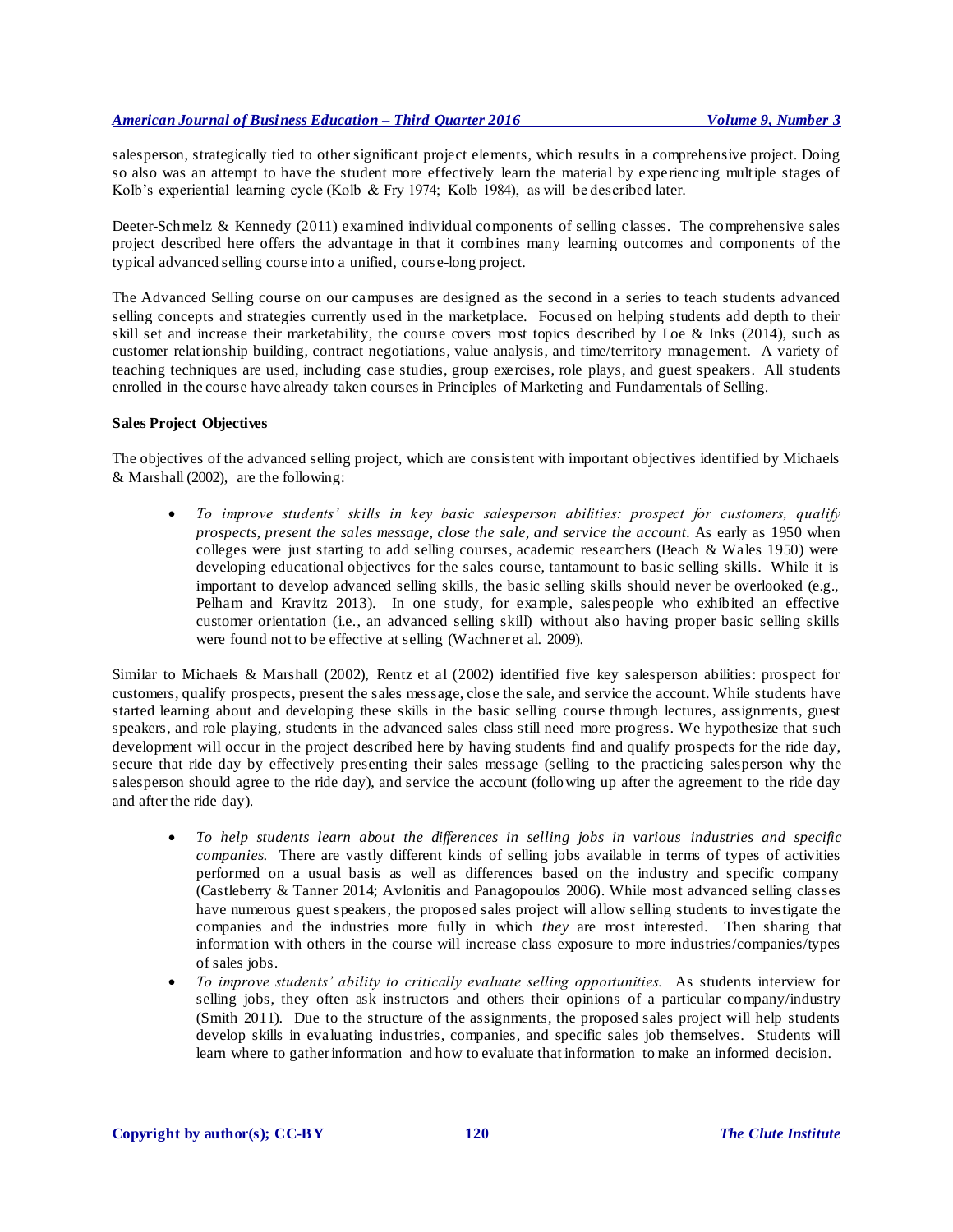## **THE SALES PROJECT**

## **Preliminary Steps**

The first step for students is the selection of the industry they would like to research. It is strongly recommended that students choose an industry in which they might like to work upon graduation. For students having difficulty in even knowing what industries exist, NAICS links are provided (http://www.naics.com/search.htm). Next, students select a specific company within their chosen industry. To find enough information to complete the project successfully, students are encouraged to select a for-profit organization that sells a product or service. Furthermore, students are informed that data collection will be much easier if the organization is publicly traded on a major stock exchange. The remainder of the project consists of five parts described below.

## **Project Part 1 – Industry Analysis**

Students, using at least four credible sources, write an industry analysis of not more than five pages, which answers each of the following questions.

- 1. What is the name of the industry, and how is it defined?
- 2. What types of companies are included in the industry, and what types of products or services are sold? What types of organizations do they typically sell to, i.e. who are their target market customers?
- 3. What are the industry financial trends over the last three years (specific revenue dollars and percentage growth or decline for each year)? Graphs, which are preferable to spreadsheets or text, should be labeled clearly.
- 4. What is the analysts' explanation for any trends (revenues increased, decreased or flat), and what do the analysts predict the future trends will be?
- 5. Who are the key competitors within the industry, and what share of the market do they each hold?
- 6. How have the key competitors' sales and profits trended in the past few years compared to the industry (please supply specific data)?

At this point, students are encouraged to note that in the SWOT analysis (Project Part 4), they will need to understand the *key strengths and weaknesses of the key competitors in the industry* compared to their selected company, so they may wish to capture some of this information while they are doing the industry research.

## **Project Part 2 – Company Sales Analysis**

Students, using at least four credible sources, write a sales analysis of not more than five pages that answers each of the following questions.

- 1. Analyze the company's financial sales and profit results over the last three reported years, comparing sales revenue and profits. Provide as much detail as possible (e.g., the three-year financial analysis by total revenue and profit as well as by product segment and geographic area (if available and applicable). Identify and discuss the trends and the causes for these trends. [The financial information can generally be found in the company's annual report. The product and geography breakouts are usually found in the latter part of the financial section of the annual report.]
- 2. What products and/or services does the company sell?
- 3. How does the company segment or structure their product line?
- 4. What geographies does the company cover?
- 5. What markets does the company seem to be targeting?
- 6. How would you describe the company's marketing strategy?
- 7. What can you tell about the company's sales model and coverage model? (For example: Do they use a direct sales force, inside sales, business partners, etc.? If they use multiple sales channels, can you tell how they approach their markets by channel?)
- 8. What can you tell about the company's growth strategy going forward?
- 9. Provide any other information you deem appropriate to include.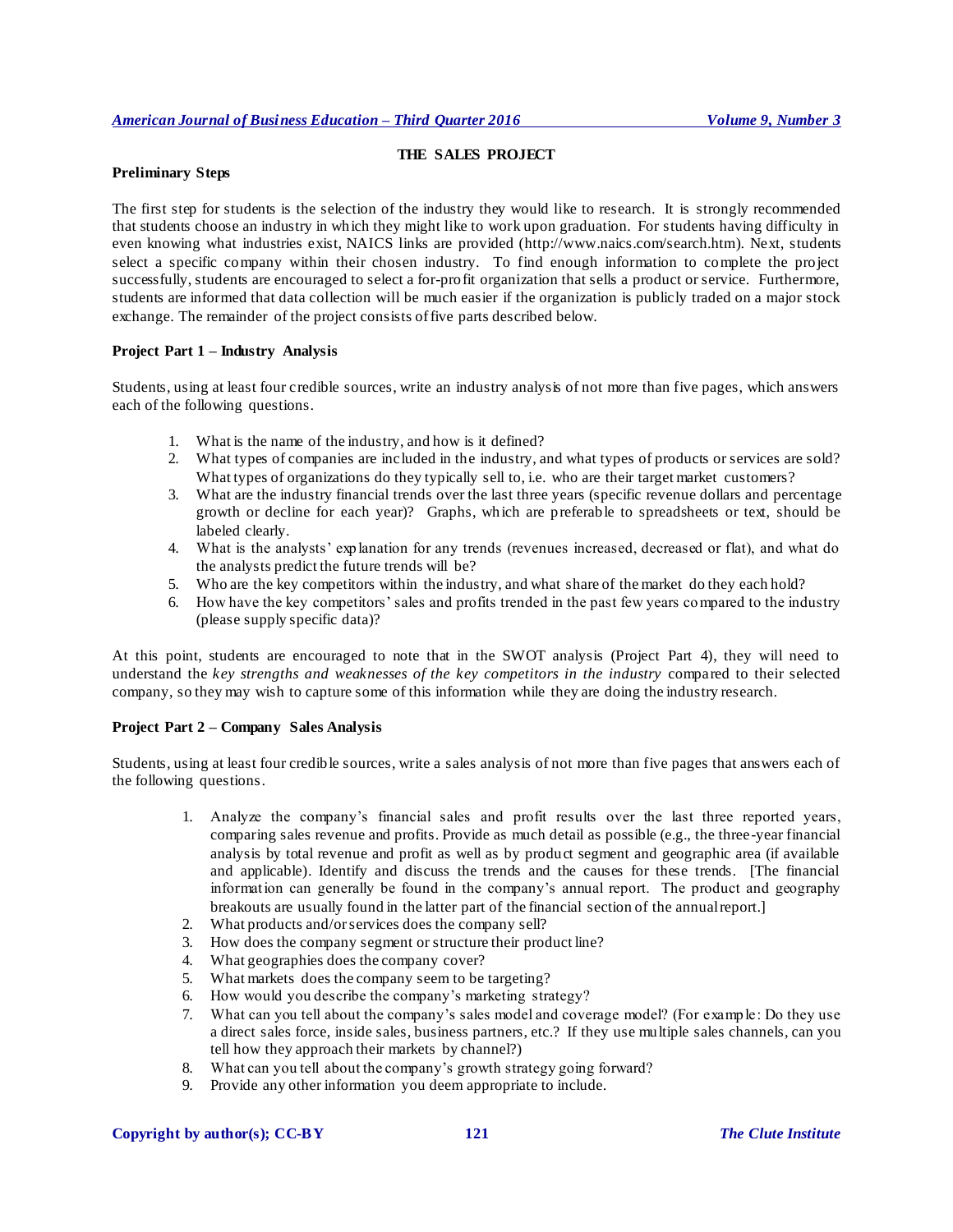To keep the project on track, the first draft of the financial analysis (item 1 above) can be assigned as a homework task that is due early in the course. This homework assignment can be discussed in class at that time and be part of the lecture on financial issues in selling.

### **Project Part 3 – SWOT Sales Analysis**

Students complete a one-page chart examining how their chosen company is currently positioned for future sales success. In other words, students analyze what they find to be the company's Strengths, Weaknesses, Opportunities and Threats in relation to how they are currently poised to compete for sales. Note that this is not a general SWOT analysis for the firm as a whole; this SWOT is specific to the sales point of view. A template as well as an example of this SWOT are shown in Exhibits 1 and 2, respectively.

**Exhibit 1.** SWOT Template

| Sale-Specific SWOT Template: Types of questions to answer                                                                                                                                                                                                                                                                                                                                                                                                                                                                                     |  |  |  |  |
|-----------------------------------------------------------------------------------------------------------------------------------------------------------------------------------------------------------------------------------------------------------------------------------------------------------------------------------------------------------------------------------------------------------------------------------------------------------------------------------------------------------------------------------------------|--|--|--|--|
| Subject: The creation of ABC's own distributor company to target additional end-user sectors.                                                                                                                                                                                                                                                                                                                                                                                                                                                 |  |  |  |  |
| <b>Internal</b>                                                                                                                                                                                                                                                                                                                                                                                                                                                                                                                               |  |  |  |  |
| Weaknesses – examples of questions that would be answered:                                                                                                                                                                                                                                                                                                                                                                                                                                                                                    |  |  |  |  |
| - Disadvantages of this proposition?<br>Gaps in capabilities to accomplish it?<br>- Lack of competitive strength?<br>Reputation, presence, and reach?<br>Financials?<br>Own known vulnerabilities?<br>Timescales deadlines and pressures?<br>Cash flow, start-up cash-drain?<br>Continuity, supply chain robustness?<br>Effects on core activities, distraction?<br>Reliability of data, plan predictability?<br>Morale, commitment, leadership?<br>Accreditations, etc.?<br>- Processes and systems, etc.?                                   |  |  |  |  |
| - Management cover, succession?                                                                                                                                                                                                                                                                                                                                                                                                                                                                                                               |  |  |  |  |
| <b>External</b><br>Opportunities – examples of questions that would be answered:                                                                                                                                                                                                                                                                                                                                                                                                                                                              |  |  |  |  |
| Threats – examples of questions that would be answered:<br>- Political effects?<br>Legislative effects?<br>Environmental effects?<br>IT developments?<br>-<br>Competitor intentions - various?<br>-<br>Market demand?<br>$\overline{\phantom{0}}$<br>New technologies, services, ideas?<br>-<br>Vital contracts and partners?<br>-<br>Sustaining internal capabilities?<br>Obstacles faced?<br>Insurmountable weaknesses?<br>Loss of key staff?<br>Sustainable financial backing?<br>Economy - home, abroad?<br>Seasonality, weather effects? |  |  |  |  |
|                                                                                                                                                                                                                                                                                                                                                                                                                                                                                                                                               |  |  |  |  |

of the sales-specific SWOT.

The template shown here is to give students an idea of what kind of information might be analyzed and included in each portion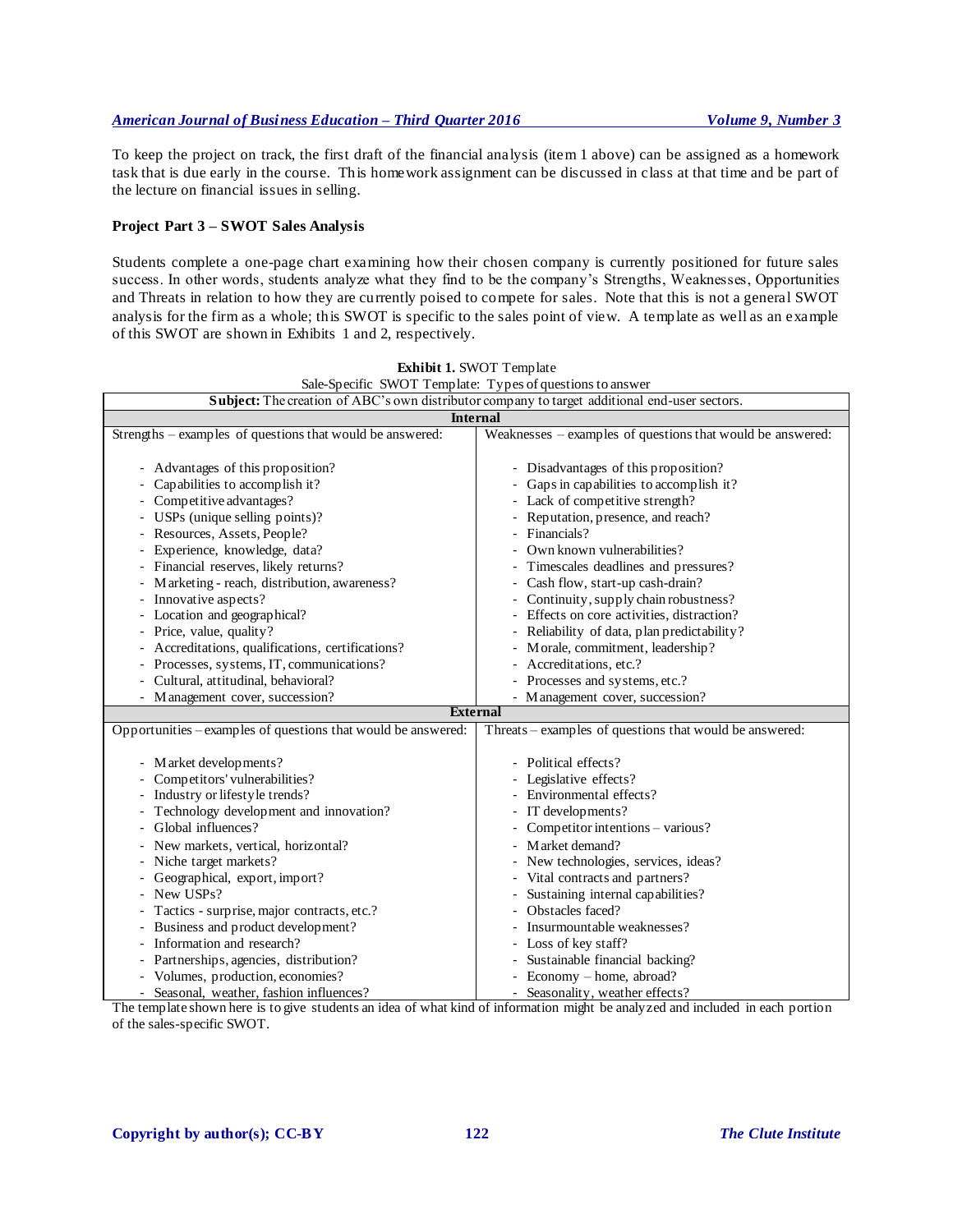| Subject: The creation of ABC's own distributor company to target additional end-user sectors.                                                                                                                                                                                                                                                                                                                                                                                                                            |                                                                                                                                                                                                                                                                                                                                                                                                                                                                       |  |  |  |  |
|--------------------------------------------------------------------------------------------------------------------------------------------------------------------------------------------------------------------------------------------------------------------------------------------------------------------------------------------------------------------------------------------------------------------------------------------------------------------------------------------------------------------------|-----------------------------------------------------------------------------------------------------------------------------------------------------------------------------------------------------------------------------------------------------------------------------------------------------------------------------------------------------------------------------------------------------------------------------------------------------------------------|--|--|--|--|
| <b>Internal</b>                                                                                                                                                                                                                                                                                                                                                                                                                                                                                                          |                                                                                                                                                                                                                                                                                                                                                                                                                                                                       |  |  |  |  |
| Strengths                                                                                                                                                                                                                                                                                                                                                                                                                                                                                                                | Weaknesses                                                                                                                                                                                                                                                                                                                                                                                                                                                            |  |  |  |  |
| - End-user sales control and direction.<br>Right products, quality, and reliability.<br>Superior product performance vs. competitors.<br>Better product life and durability.<br>Spare manufacturing capacity.<br>Some staff have experience of end-user sector.<br>Have customer lists.<br>Direct delivery capability.<br>Product innovations ongoing.<br>۰.<br>Can serve from existing sites.<br>Products have required accreditations.<br>۰<br>Processes and IT should cope.<br>Management is committed and confident. | Customer lists not tested.<br>Some gaps in range for certain sectors.<br>We would be a small player.<br>- No direct marketing experience.<br>We cannot supply end-users abroad.<br>$\sim$<br>- Need more sales people.<br>- Limited budget.<br>- No pilot or trial done yet.<br>- Don't have a detailed plan yet.<br>Delivery staff needs training.<br>Customer service staff needs training.<br>- Processes and systems, etc.<br>- Management coverage insufficient. |  |  |  |  |
| <b>External</b>                                                                                                                                                                                                                                                                                                                                                                                                                                                                                                          |                                                                                                                                                                                                                                                                                                                                                                                                                                                                       |  |  |  |  |
| Opportunities                                                                                                                                                                                                                                                                                                                                                                                                                                                                                                            | Threats                                                                                                                                                                                                                                                                                                                                                                                                                                                               |  |  |  |  |
| Could develop new products.<br>÷.<br>Local competitors have poor products.<br>- Profit margins will be good.<br>End-users respond to new ideas.<br>Could extend to overseas.<br>New specialist applications.<br>Can surprise competitors.<br>Support core business economies.<br>Could seek better supplier deals.                                                                                                                                                                                                       | Legislation could impact negatively.<br>Environmental effects would favor larger competitors.<br>Existing core business distribution risk.<br>Market demand very seasonal.<br>Retention of key staff critical.<br>Could distract from core business.<br>Possible negative publicity.<br>$\overline{\phantom{0}}$<br>Vulnerable to reactive attack by major competitors.                                                                                               |  |  |  |  |

|  |  | <b>Exhibit 2.</b> Sales-Specific SWOT Analysis: An Example: |
|--|--|-------------------------------------------------------------|
|--|--|-------------------------------------------------------------|

This analysis, depicted in chart form, should demonstrate that the student has fully analyzed many aspects of the company's sales operation, strategy, and results. Bullet points listed by the student should be specific and have enough verbiage to be understandable on their own.

## **Project Part 4 – Ride Day Report**

Each student schedules a ride day with a professional salesperson (not a sales manager) in the industry chosen and prepares a written report of no more than five pages. The ride day is intended to be at least a half-day (approximately four hours) spent with the salesperson and include at least two customer sales calls. During this ride day, students should observe the salesperson "in action" and prepare information in order to answer the following questions.

- 1. What makes this salesperson successful?
- 2. How can a student better prepare him/herself for this sales position?
- 3. How is technology used by this salesperson?
- 4. What are some challenges this salesperson faces?
- 5. How is the salesperson measured?
- 6. How does the salesperson identify new sales opportunities?
- 7. What does this salesperson like the most about her/his job?
- 8. Describe the sales calls and how each went. Did the salesperson give you objectives for the calls in advance, and were the objectives achieved?
- 9. To what extent does theory (as learned in our selling courses) relate to the actual practices you observed or that were described by this salesperson?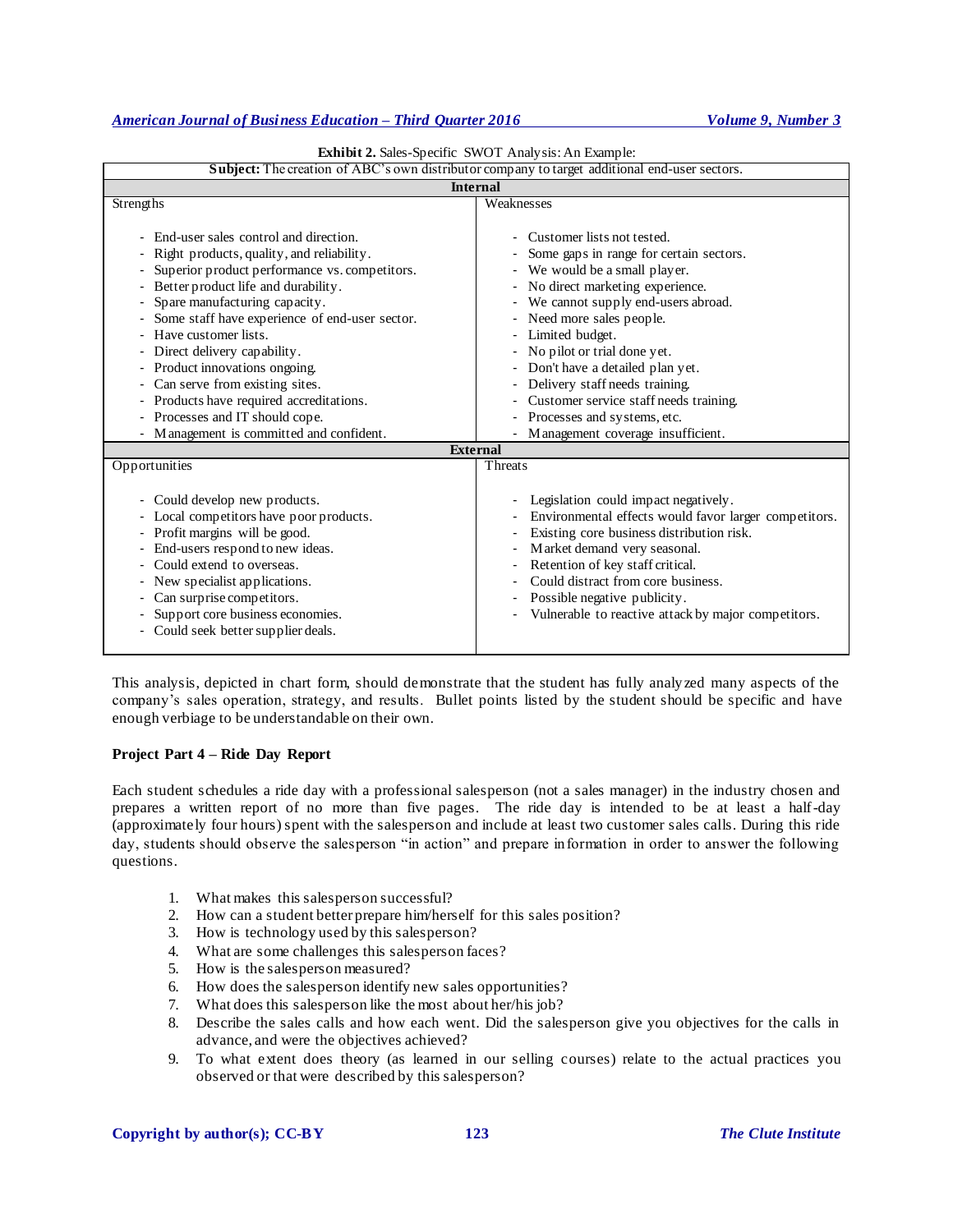The student is also encouraged to ask other questions, which could help in his/her research of the industry and company and to collect copies of any sales literature. For verification that the ride day actually occurred, the student must supply the names of the companies that the salesperson visited during the ride day as well as the business card of the salesperson.

## **Project Part 5 – Oral Class Presentation**

Near the end of the course, students share the learned information with the class so that all students can learn about other industries and companies that potentially hire college students for sales positions.

The oral presentation, not lasting more than ten minutes in length, includes the following (see Exhibit 3 for a sample grading rubric):

- **Presentation Agenda**
- **Overview** the presentation should include a basic overview of the industry and company, including some, but not necessarily all, of the information from the student's written report. Some company sales financials should be included.
- **Critical analysis** the presentation should include the student's critical analysis of the company's position for future sales growth using the SWOT research, ride day information and other findings. Taking all the information gathered from research and the ride day, this critical analysis looks at the total company from the student's perspective and how the company is positioned for future sales success. This piece should demonstrate critical thinking that is original, not obvious.
- **Summary**

| Element           | <b>Description</b>                                                                                                                                                                                                                                                                                    | <b>Points</b> |
|-------------------|-------------------------------------------------------------------------------------------------------------------------------------------------------------------------------------------------------------------------------------------------------------------------------------------------------|---------------|
| Audience interest | Kept the attention of the audience through the use of visual tools (color, graphics,<br>animation, etc.) and verbal tools (stories, analogies, humor, etc.).                                                                                                                                          | 10            |
| Content & flow    | Content fulfilled the presentation objectives (Agenda, Overview, Critical Analysis,<br>Summary)<br>- Information flow was logical and understandable<br>- Followed instructions on format and length<br>- Analysis was thoughtful and thorough<br>- Charts were well labeled<br>- No errors on slides | 30            |
| Oral Delivery     | - Well prepared<br>- Smooth and clear delivery<br>- Very little use of notes                                                                                                                                                                                                                          | 10            |
| Total             |                                                                                                                                                                                                                                                                                                       | 50            |

## **Exhibit 3.** Oral Presentation Rubric

## **Kolb's Experiential Learning Cycle**

The project outlined above helps students learn the material by touching on all four stages of the Kolb's learning cycle (Kolb & Fry 1974). *Concrete experience* occurs as students work through the industry and sales analysis, develop the SWOT analysis, and engage in the ride day with a salesperson. *Reflective observation* occurs as students write up this analysis and reflect upon what they are finding, particularly as they spot inconsistences between what they found and what they thought to be the case before gathering the information. As they prepare and present their oral presentation, students engage in *abstract conceptualization*, developing new thoughts and ideas about the sales profession and what a typical sales day is like. Finally, students experience *active experimentation* as they then listen to other student's presentations and attempt to apply what they have learned to what they see and hear about other sales occupations. Plus, due to the variety of experiences in the project, such as watching, thinking logically, finding practical uses for classroom theories, and evaluating other students' analyses, students are able to encounter the selling world though their preferred learning styles (Kolb & Fry 1974; Kolb 1984).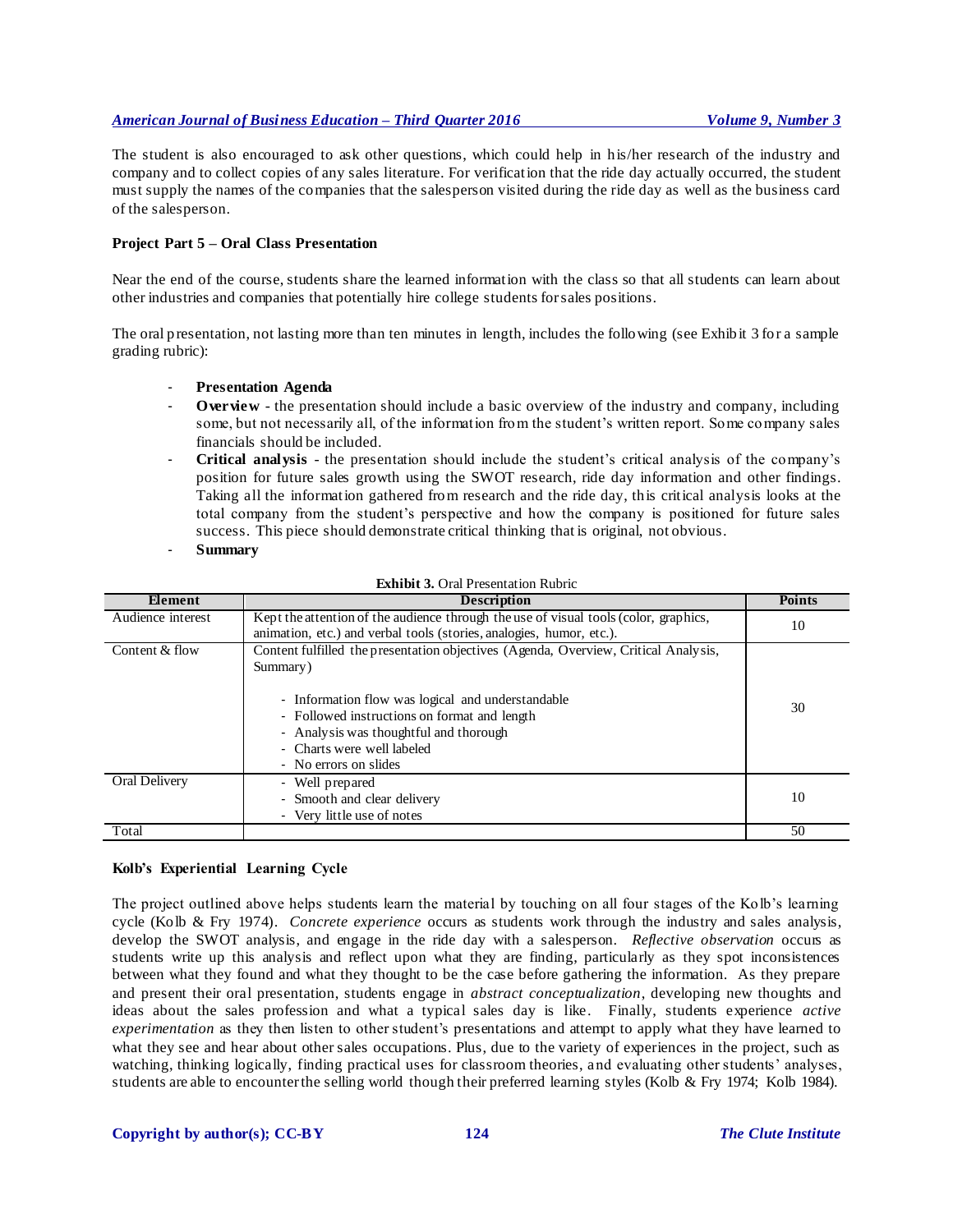### **Implications for Sales Managers**

To achieve the most effective outcomes from the project, students need to accomplish the ride day. Sales managers should welcome the opportunity for selling students to do a ride day and encourage their salespeople to agree to such ventures if approached by a selling student. Managers might even want to contact university sales professors and make clear that their salespeople welcome ride days.

Managers should realize that selling students, as part of their university instruction, are increasing their skills in evaluating selling opportunities. Certainly for those industries/companies where data is not readily available (for example, companies that are not publicly traded), managers may want to provide selling students insight into how the company's products/services are selling competitively.

While not a direct implication from the findings of this study, managers may want to take opportunities offered them, or create opportunities themselves, to learn more about selling programs at college. Just as students in this project have learned about companies, sales managers should try to learn as much as they can about university selling programs to assist in the best recruiting source decisions. Much like the students in the project, managers could spend a half day at the university attending selling classes with the stu dents and talking to professors. This opportunity would provide insight into what students are being taught and how it is being accomplished. Many university selling professors would probably welcome these types of interactions and would help facilitate th em.

## **Suggestions for Implementation of the Comprehensive Project**

This project has been used in numerous advanced selling courses at three different universities. It is important to give students the assignment early in the semester (the very first day, if possible). As quickly as possible, students are encouraged to identify an industry and a company in that industry that might appeal as a potential selling job when they graduate. Students are clearly informed that it is their responsibility, not the instructor's, to locate a salesperson for a ride day. Students are encouraged to realize that this is an exercise in real-world selling skills, since they will be engaging in prospecting (initial and subsequent if the first does not succeed), dealing with rejection, attempting to gain a solid commitment versus a verbal commitment that falls through, and so forth.

One approach to implementing the project is to assign each portion of the project (Part 1, Part 2, etc.) a separate due date, as opposed to having the entire project due at the end of the term. Assigning each part as a separate entity spreads out the workload and seems to help the students manage the project better.

This project has been described as not being easy but rather meaningful. Momentum for the project can increase if instructors can provide examples of students from prior classes who have secured a full-time job in the industry and/or company of their dreams, directly due to the project.

Students who have struggled the most with the project are the following four types.

- 1. *Those who put it off until later in the semester.* Early in the semester, students should be warned of the consequences of procrastinating. Using parts of the project as multiple assignments with due dates throughout the semester (one such example was included in the project description in this paper), could combat the procrastination. For example, for a fifteen-week course, by week three, the students must tell the instructor the name and contact information of their salesperson; by week seven, the students must tell the instructor the date/time/place where they are meeting their salesperson with the date to be within the next two weeks; and by week ten, the students must provide verification that the meeting actually occurred. The assignments and deadlines, however, should reflect the timing of topics covered in the course.
- 2. *Those who have chosen a tough industry or company*. It is harder for students to get a ride day with an industry or company that doesn't normally recruit sales students directly from colleges or from that specific college. Such companies perhaps do not feel that spending the time on a ride day will provide any payback on their time. Students need to be made aware of this possibility, as they choose their industry and company. Therefore, instructors could suggest companies that have a longstanding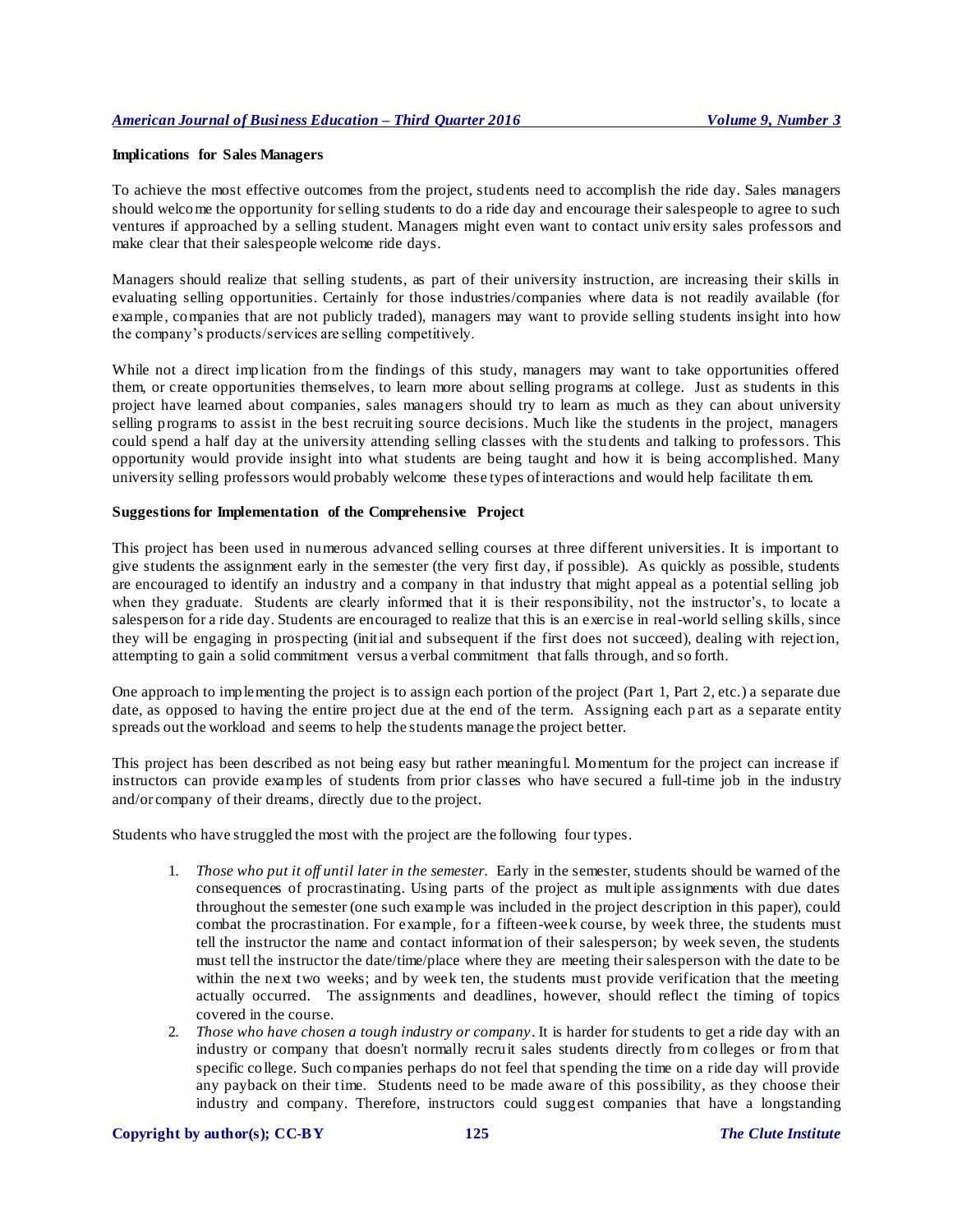association with the college (e.g., Northwestern Mutual, as they hire a large number of our graduates and are always looking to increase their campus presence). Of course, students can also sharpen sales skills by crafting messages on the benefit of a ride day to salespeople in companies that don't hire from their college.

- 3. *Those who have poor networking skills.* Since the ride day oftentimes requires students to assertively apply their networking skills, those who are extremely uncomfortable in this arena will struggle. Offering assistance to help students strategize their approach in identifying a ride day prospect may help. Additionally, teaching a class module on successful networking or assigning a reading on the topic of networking also would be beneficial to increase students' networking skills.
- 4. *Those who just don't put forth the effort.* This, of course, is a problem that is not unique to this project. One way to help resolve this issue is to make the project count significantly enough toward the students' final course grade. Our experience is that the project should count toward at least 15% of a student's grade, but it could be a much larger percentage. Instructors also should set the right perspective by describing the project as a major course project and not merely as an assignment or exercise.

In summary, the comprehensive project described here offers instructors the opportunity to help students improve their basic selling skills, deepen their understanding of business sales through an in-depth study of a single company and its associated industry, and see the application of sales theory to real selling situations in the ride day. Moreover, students learn about various types of sales jobs and improve their abilities in critically evaluating selling opportunities. Instructors are encouraged to consider adding this project to their advanced selling courses.

## **ACKNOWLEDGEMENTS**

Special thanks to Gina Chiodi Grensing and to the anonymous reviewers who provided helpful suggestions.

## **AUTHOR BIOGRAPHIES**

**Ms. Susan Yarrington-Young**, B.A. and M.A. The Ohio State University, is a Lecturer at Eastern Michigan University.

**Stephen B. Castleberry**, Ph.D. and M.A., University of Alabama; B.B.A. Middle Tennessee State University, is Professor of Marketing and Business Ethics at the University of Minnesota Duluth.

**Joshua T. Coleman**, MBA and BS, Western Kentucky University, is a Ph.D. student in marketing at the University of Memphis.

#### **REFERENCES**

- Avlonitis, G. J. & Panagopoulos N. G. (2006). Role stress, attitudes, and job outcomes in business-to-business selling: Does the type of selling situation matter? *Journal of Personal Selling & Sales Management,* **26**(1),67-77.
- Beach, F. H. & Wales, H. G. (1950). Objectives for salesmanship courses. *Journal of Marketing,* 14(4), 588-590.
- Bobbitt, L., Inks, S., Kemp, K., & Mayo, D. (2000). Integrating marketing courses to enhance team-based experiential learning. *Journal of Marketing Education*, 22(1), 15.
- Castleberry, S. B. & Tanner, J. F. (2014). Selling: Building Partnerships,  $9<sup>th</sup>$  edition, New York: McGraw Hill.
- Cummins, S., Peltier, J. W., Erffmeyer, R., & Whalen, J. (2013). A critical review of the literature for sales educators, *Journal of Marketing Education*, 35(1), 68–78.
- Deeter-Schmelz, D, & Kennedy, K. (2011). A global perspective on the current state of sales education in the college curriculum, *Journal of Personal Selling & Sales Management*, 33(1), 55-75.
- Chapman, J. & Avila, R. (1991). Sales training for students: An experiential approach. *Marketing Education Review,* 1(2), 54-59.

Hagenbuch, D. J. (2006). Service learning inputs and outcomes in a personal selling course. *Journal of Marketing Education,* 28(1), 26-34.

- Kolb, D. A. (1984). Experiential learning: Experience as the source of learning and development (Vol. 1). Englewood Cliffs, NJ: Prentice-Hall.
- Kolb, D. A., & Fry, R. E. (1974). Toward an applied theory of experiential learning. MIT Alfred P. Sloan School of Management.

#### **Copyright by author(s); [CC-BY](http://creativecommons.org/licenses/by/3.0/) 126** *[The Clute Institute](http://www.cluteinstitute.com/)*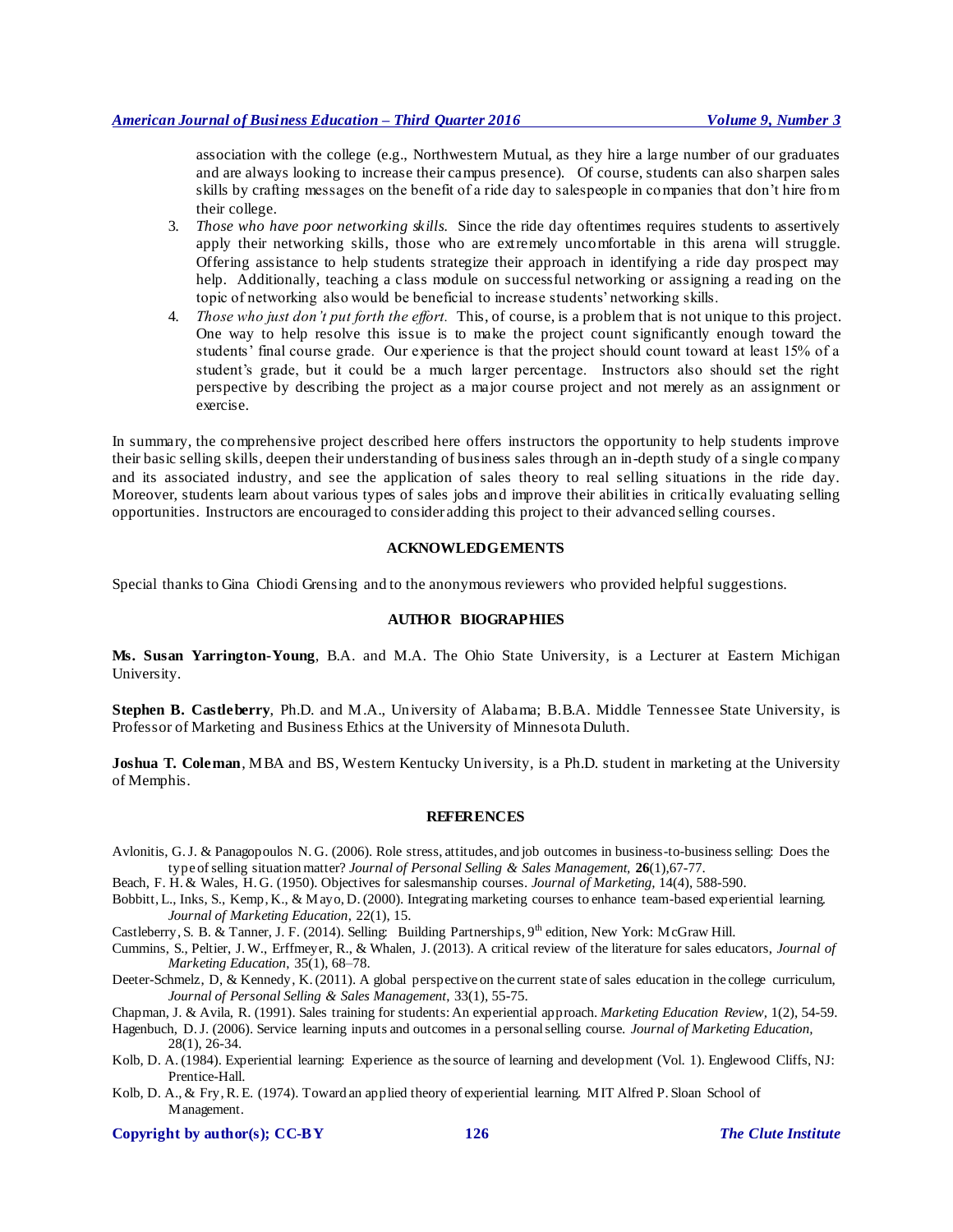Loe, T. & Inks, S. (2014). The advanced course in professional selling. *Journal of Marketing Education*, 36(2), 182-196.

Michaels, R. & Marshall, G. (2002). Perspectives on selling and sales management education. *Marketing Education Review*, 12(2), 1-11.

- Neeley, C. & Cherry, K. (2010). Zero to 60 in one semester: Using an applied advanced selling project to build a professional sales program. *Marketing Education Review,* 20(2),123-130.
- Pelham, A. & Kravitz, P. Kravitz (2013). An exploratory study of the content areas of an advanced professional selling course a comparison of professors' and sales managers' opinions. *Journal of Selling & Major Account Management*, 13(2), 48- 63.
- Peterson, R. T. & Stapleton, M. (1995). A life history study for the personal selling class. *Marketing Education Review,* 5(3) 51- 56.
- Rentz, J., Shepherd, C., Tashchian, A., Dabholkar, P. & Ladd, R. (2002). A measure of selling skill: Scale development and validation. *Journal of Personal Selling & Sales Management*, 22(1), 13-21.
- Rocco, R. A. & Whalen, D. J. (2014). Teaching yes, and … improv in sales classes: Enhancing student adaptive selling skills, sales performance, and teaching evaluations. *Journal of Marketing Education,* 36**(**2), 197-208.
- Smith, J. (2011). Five keys to getting the best possible sales job. Forbes.com, (Dec. 2), Retrieved from http://www.forbes.com/sites/jacquelynsmith/2011/12/02/five-keys-to-getting-the-best-possible-salesjob/#299c4efa66b7.
- Tanner, J. F., Jr. & Castleberry, S. B. (1995). Professional selling and relationship marketing: Moving from transactional roleplaying to partnering. *Journal of Marketing Education*, 17(3), 51-62.
- Wachner, T., Plouffe, C. & Grégoire, Y. (2009). SOCO's impact on individual sales performance: The integration of selling skills as a missing link. *Industrial Marketing Management*, 38(1), 32-44.
- Young, J. & Hawes, J. (2013). Using sales management students to manage professional selling students in an innovative active learning project. *Marketing Education Review,* 23(1), 37-42.